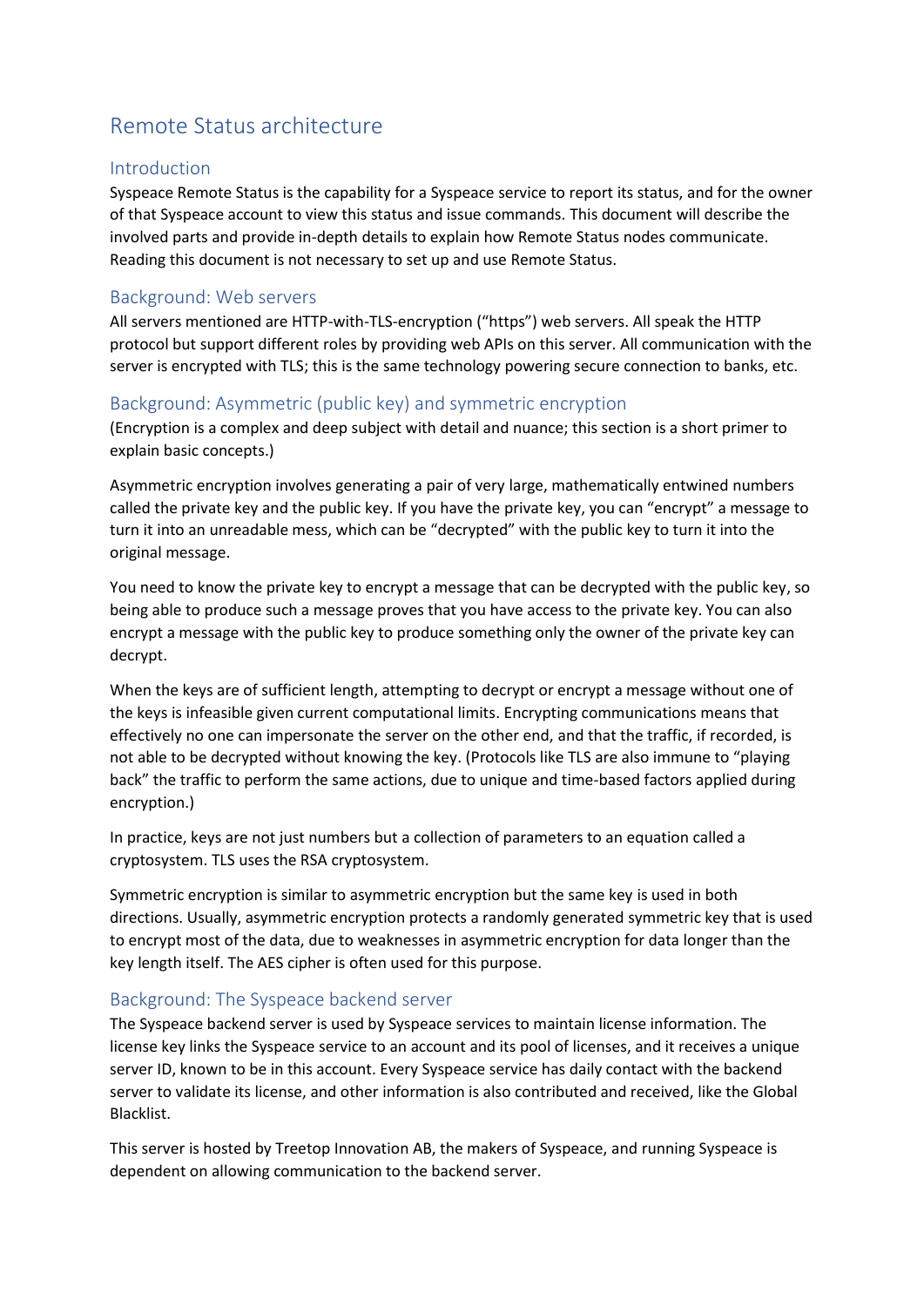### Syspeace services

Remote Status is built in to the Syspeace service, but is turned off by default. The administrator must turn on Remote Status manually, or enable it through a settings file.

When Remote Status is enabled on a Syspeace service, the service generates an RSA 2048-bit key and an accompanying X.509 certificate. In a message cryptographically signed by the certificate, the public key and the thumbprint of the certificate are sent to the Syspeace backend server, where it is associated with the entry for the computer and the Syspeace account. The private key remains on the computer, stored in the Windows Certificate Store.

### Syspeace consoles

Syspeace Remote Status Console (hereafter also "console") is a Windows application that can pair with one or more Syspeace accounts and view the status of the connected Syspeace services.

When the console pairs with a Syspeace account, it generates an RSA 2048-bit key and an accompanying X.509 certificate. The certificate is used to cryptographically sign all communication with the Syspeace backend server. It attempts to authenticate with the Syspeace account with the account name (an email address) and its password, and if successful, the console is associated with the Syspeace account and the thumbprint and public key are stored. The private key remains on the computer, stored in the Windows Certificate Store.

From this point on both the console and the service proceed identically, as "nodes".

## Talking to each other via Relay

Each node asks the Syspeace backend server for an authentication token, which verifies its identity as a service or a console connected to the account, and contains the public key, the type of node (service or console), a short time window in which it is to be used, a cryptographic nonce (single-use number), a unique "node" ID and an "account" ID. Neither of the IDs correspond with other actual IDs in use for these purposes.

Each node contacts a Relay Selector server, which is hosted by Treetop (or by someone else, if configured), providing it the node ID and account ID and receives instructions of which Relay server to connect to.

Each node then connects to this Relay server and presents the authentication token. The Relay server validates the authenticity of the token with the Syspeace backend server, which also verifies that it has not previously been used and is being used within the time window. From this point on, the node can receive messages sent through Relay to it specifically or to all nodes of its type ("broadcast"), or send such messages itself.

The messages, as delivered to and received from Relay, contain information about the sender node ID and recipient ID (and recipient types, if the message is a "broadcast" message). The messages are encrypted with a randomly generated symmetric AES key, itself encrypted with the public key of the recipient (so that only the recipient may decrypt it), and cryptographically signed with the private key of the sender, so that Relay can verify its authenticity using the sender's public key.

"Broadcast" messages, sent to multiple nodes of a type, don't correspond to a single recipient public key. Instead, an intra-account key is derived from actual account information not included in the token, available to all nodes but not to the Relay server, and it is used in place of the public key of the recipient when encrypting and decrypting the message.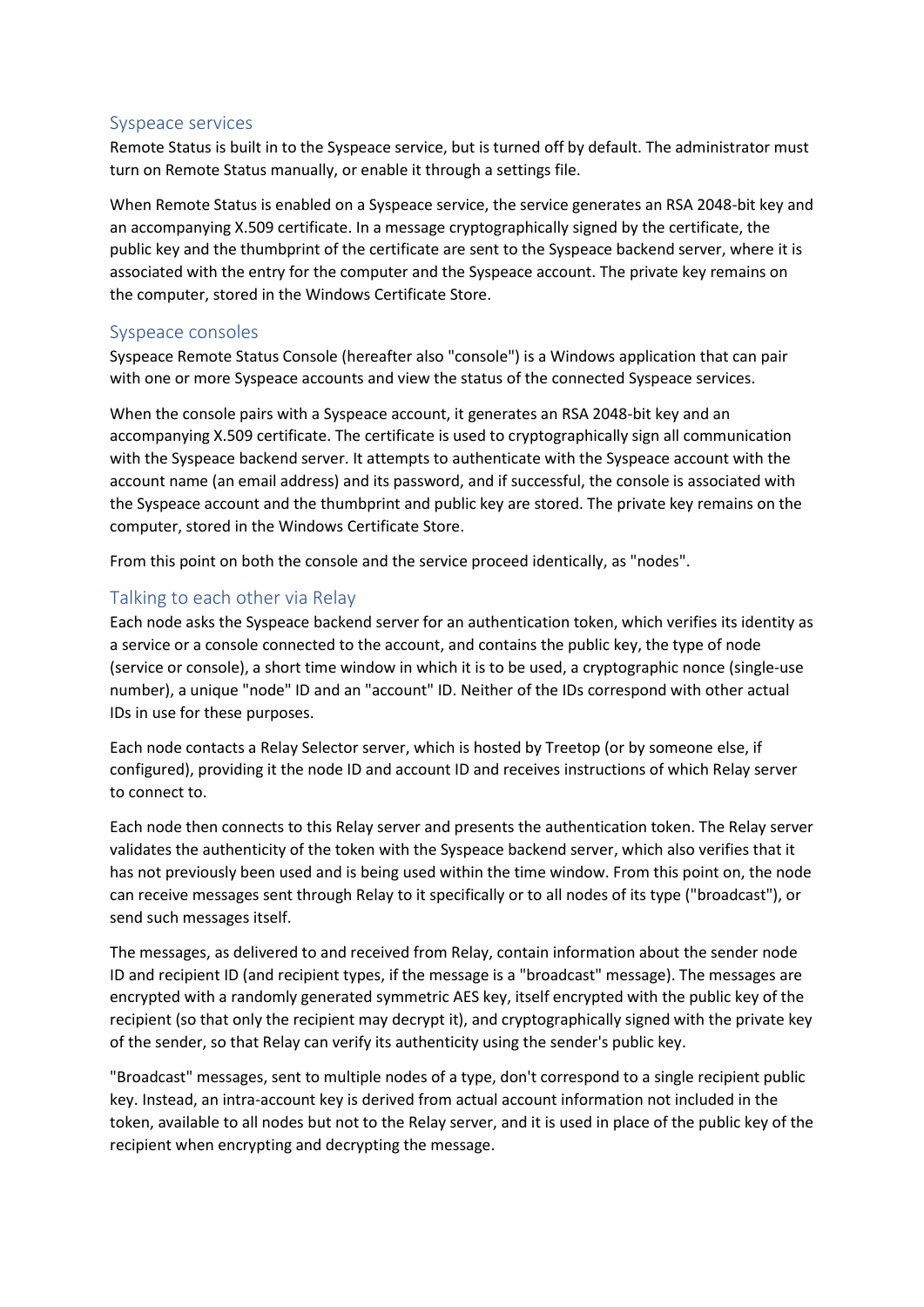#### Relay's role

Relay is both oblivious to the contents of the data and unable to inject "faked" messages. It does not have access to the private keys of any node, so it can neither sign a message nor encrypt its contents. And it does not have access to the actual account information, so it cannot encrypt a broadcast message either. To Relay, the message is a black box, which contents are unknown. This property makes it possible for Relay and Relay Selector servers to be hosted by external parties, including by Syspeace users for their own use.

Aside from the messages from node to node, Relay must deliver some of its own messages directly to nodes. These messages are formatted and handled differently, and are trusted on account of being delivered over a secure connection from Relay, since they all provide information about Relay itself.

In order to facilitate the distribution of the messages, Relay maintains an internal topology of nodes connected to accounts, including information about IDs, node types and public keys. When nodes connect, they receive an initial message about which node IDs are connected, followed by messages when nodes connect and disconnect. Each of these messages also contain tallies of how many nodes of the various types are connected. This information is used to minimize broadcasts; if no nodes of the targeted type are connected, the message is never sent.

HTTP is not a real-time protocol, so messages are fetched by the node by continuously performing so-called "long polling" on an HTTP endpoint - issuing a long-lived request, which either times out or is fulfilled with one or more received messages. When a response is received, a new request is established. This technique is known to survive hardware network filters and proxies well, and disconnections are in many cases detected immediately, as the current long-lived request's connection is severed. If a connection is severed in this way, or if a node has not contacted the Relay server for a short period of time to establish a new polling request, or if a node tells the Relay server that it is shutting down, the node is marked as disconnected and other nodes are notified as per above.

The use of Relay Selector allows for several Relay servers to be used if necessary as the amount of traffic grows, and for accounts to be routed to Relay servers that are geographically close without the Relay connection process changing.

#### Remote Status messages in practice

Syspeace services and consoles receive lists from the Syspeace backend server of the available Remote Status-enabled nodes, including public key and thumbprint information and their Relay node IDs. For example, a console knows about which services in the Syspeace account have enabled Remote Status, and can list them all. Combined with node connection information, it can issue a message asking for status reports, and correlate the status messages to the right services.

It can also issue commands by sending a message with a request to, for example, export settings to a service's node, and receive the exported settings in a response message.

Status information is sent in chunks, batched into a summary with the initial message. As various information changes, only the changed status information is announced. Large chunks, such as information about a large number of blocks, can be "stubbed out" to a version where only a short description (like: "250 blocks") and an identifier of the contents are included, and consoles can register their interest to receive the full information (like the complete block information). Console uses this to minimize the amount of information automatically sent, yet receive detailed information when a service is selected.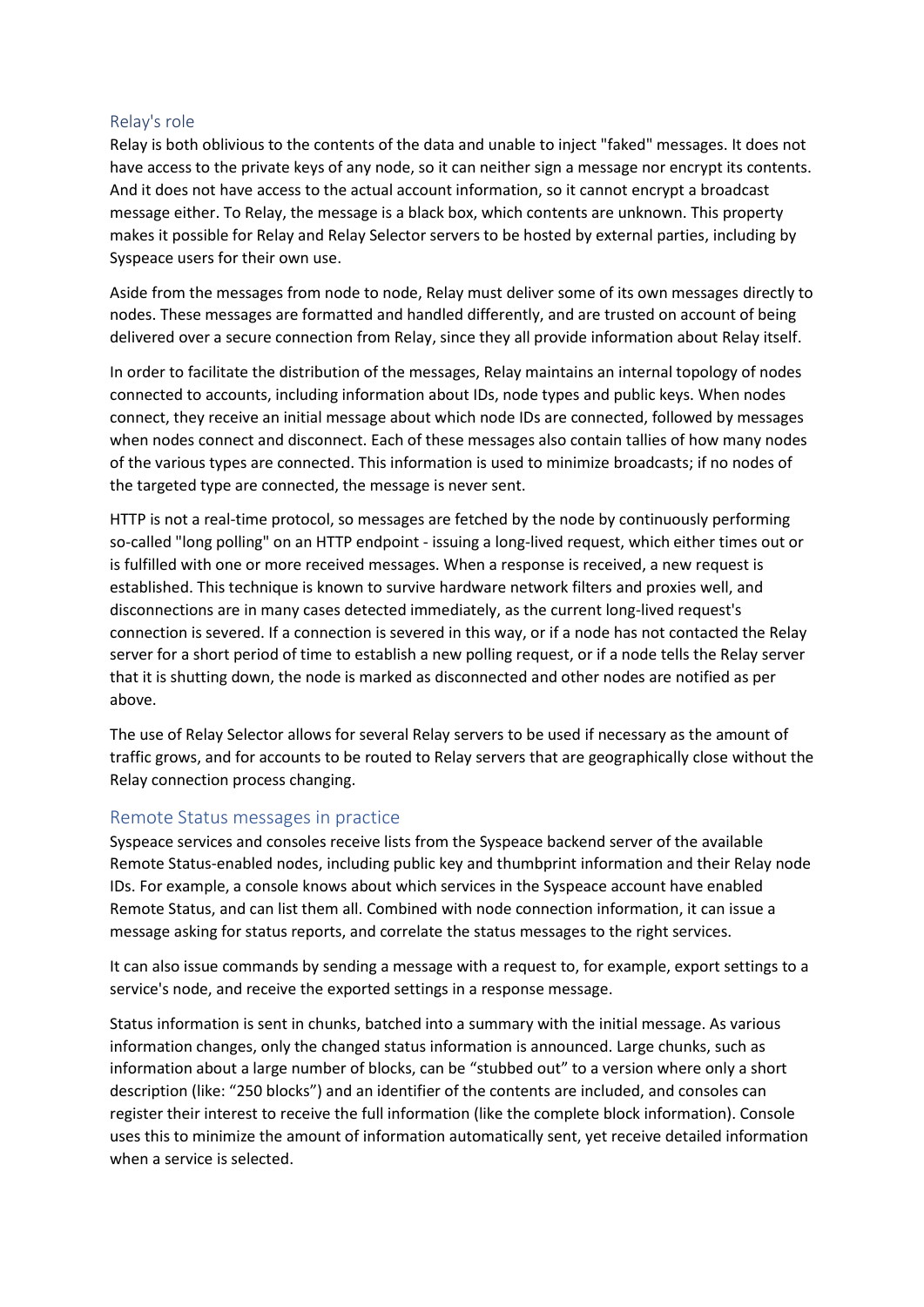## Relay topology

Relay is used to facilitate connections between nodes without line-of-sight. Sending messages via Relay implies a round-trip to the Relay server. The Remote Status Console has a Connection info window through which the round-trip time (measured by the node sending a very short message to itself via Relay and timing the period from it being sent to it being received) can be inspected, as well as the name and certificate of the Relay and Relay Selector servers.

Without Relay, a Remote Status Console would not necessarily be able to reach other nodes.



A Console outside of the subnets would not be able to reach any nodes unless they had public IP addresses.



A Console within one subnet might not be able to reach nodes in other subnets.



Even if one subnet was reachable from another subnet, not all subnets are, and some subnets use the same IP range. A Console dependent on connecting directly to the nodes would not be able to connect to all of them simultaneously.